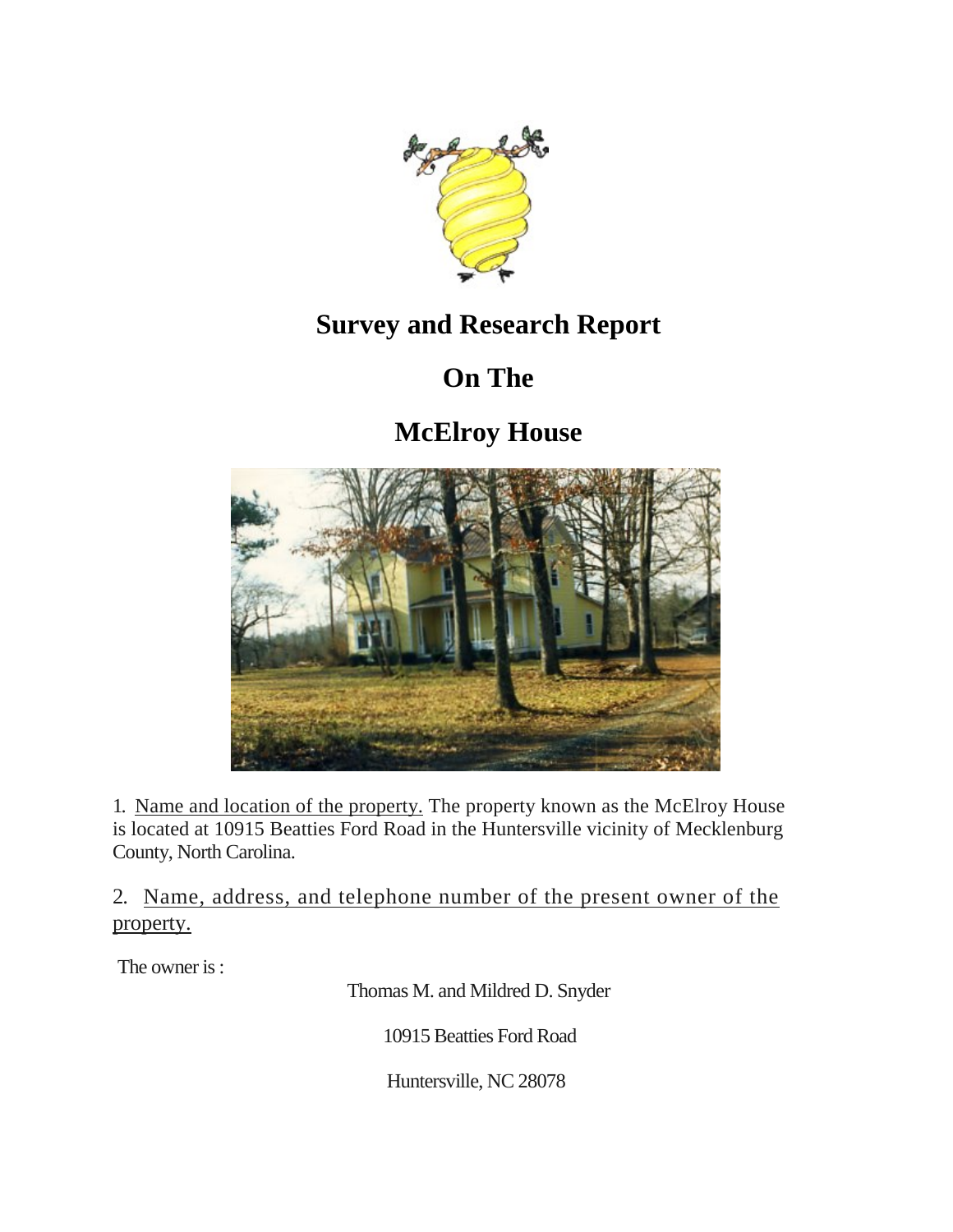3. Representative Photographs of the property. This report representative photographs of the property.

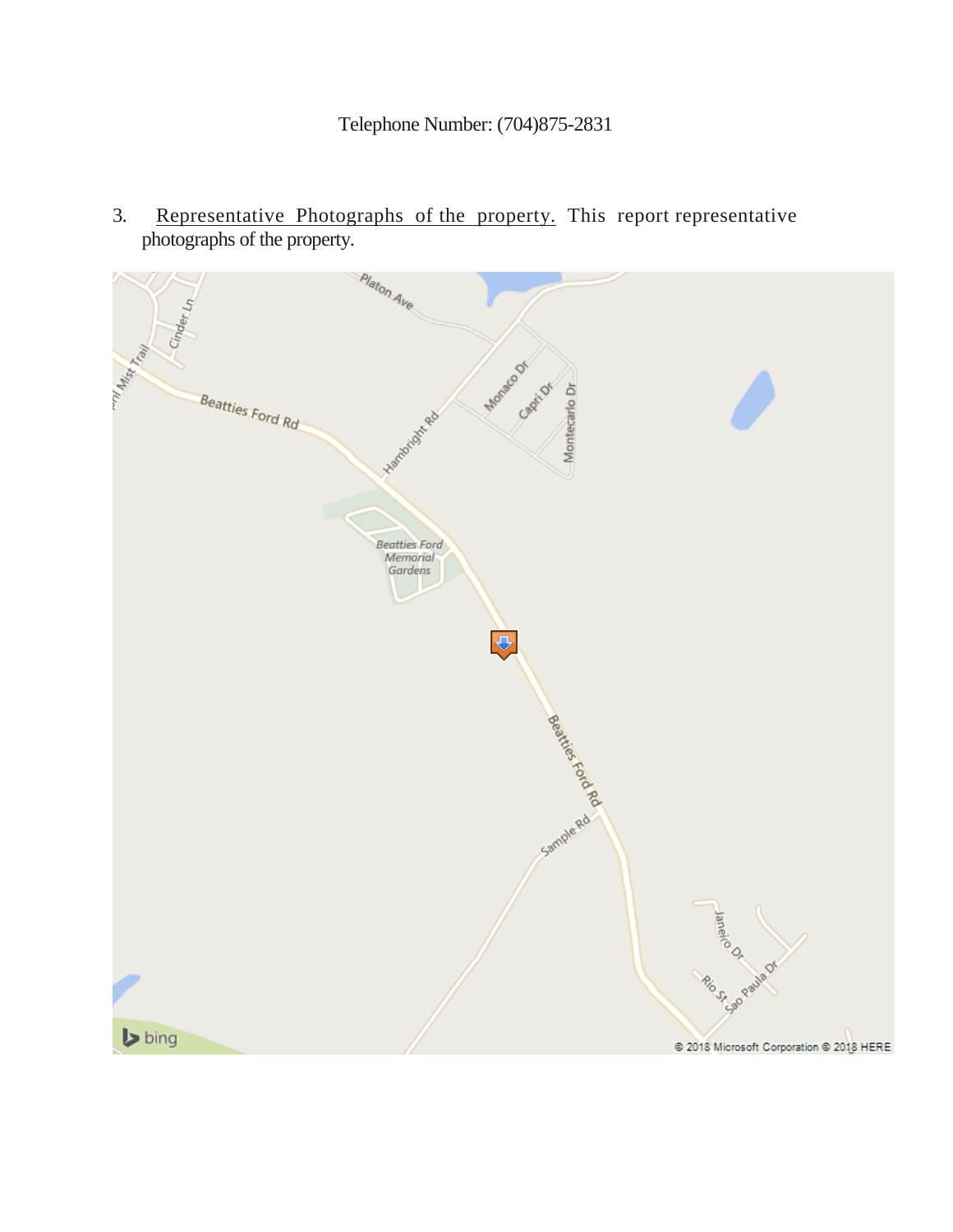- 4. Current deed book references to the property. The most recent deed to the McElroy House is listed in Mecklenburg County Deed Book 4537 at Page 964. The Tax Parcel Number of the property is 023-031-09.
- 5. A brief historical description of the property. This report contains a historical sketch of the property prepared by Dr. William Huffman.
- 6. A brief architectural description of the property. This report contains an architectural description of the property prepared by Dr. Richard Mattson.
- 7. Documentation of why and in what ways the property meets criteria for designation set forth in N.C.G.S. 16OA-400.5.

**a. Special significance in terms of history, architecture, and cultural importance,** The Commission judges that the property known as the McElroy House House does possess special significance in terms of Charlotte and Mecklenburg County. The Commission bases its judgment on the following considerations: 1) the McElroy House was constructed ca. 1883 for Samuel Jefferson McElroy, and early Mecklenburg County resident of Scots-Irish ancestry; 2) as a volunteer during the Civil War, McElroy fought at the Battle of Gettysburg; 3) Margaret Janet Sample McElroy, his wife, was a great grand-daughter of a signer of the alleged Mecklenburg Declaration of Independence ; 4) the McElroy House is architecturally significant as an outstanding example of the vernacular Victorian farmhouses built in Mecklenburg County following the Civil War; 5) the interior of the McElroy House retains much of the early woodwork including mantels, turned post staircases, board-andbatten ceilings, and original doors with early hardware; 6) the attached smokehouses appears to be a unique feature for Mecklenburg County; and 7) the tack house, with early harness still hanging on the walls, is a well-preserved example of free-standing farm outbuildings.

**b. Integrity of design, setting, workmanship, materials, feeling, and association.** The Commission contends that the architectural description by Dr. Richard Mattson included in this report demonstrates that the McElroy House meets this criterion.

9. Ad Valorem Tax Appraisal. The current Ad Valorem appraised value of the .692 acres of land is \$28,800. The current Ad Valorem appraised value of the house is \$123,300. The total Ad Valorem appraised value is \$152,100. The property is zoned R-3.

Date of Preparation of this Report. November

1, 1998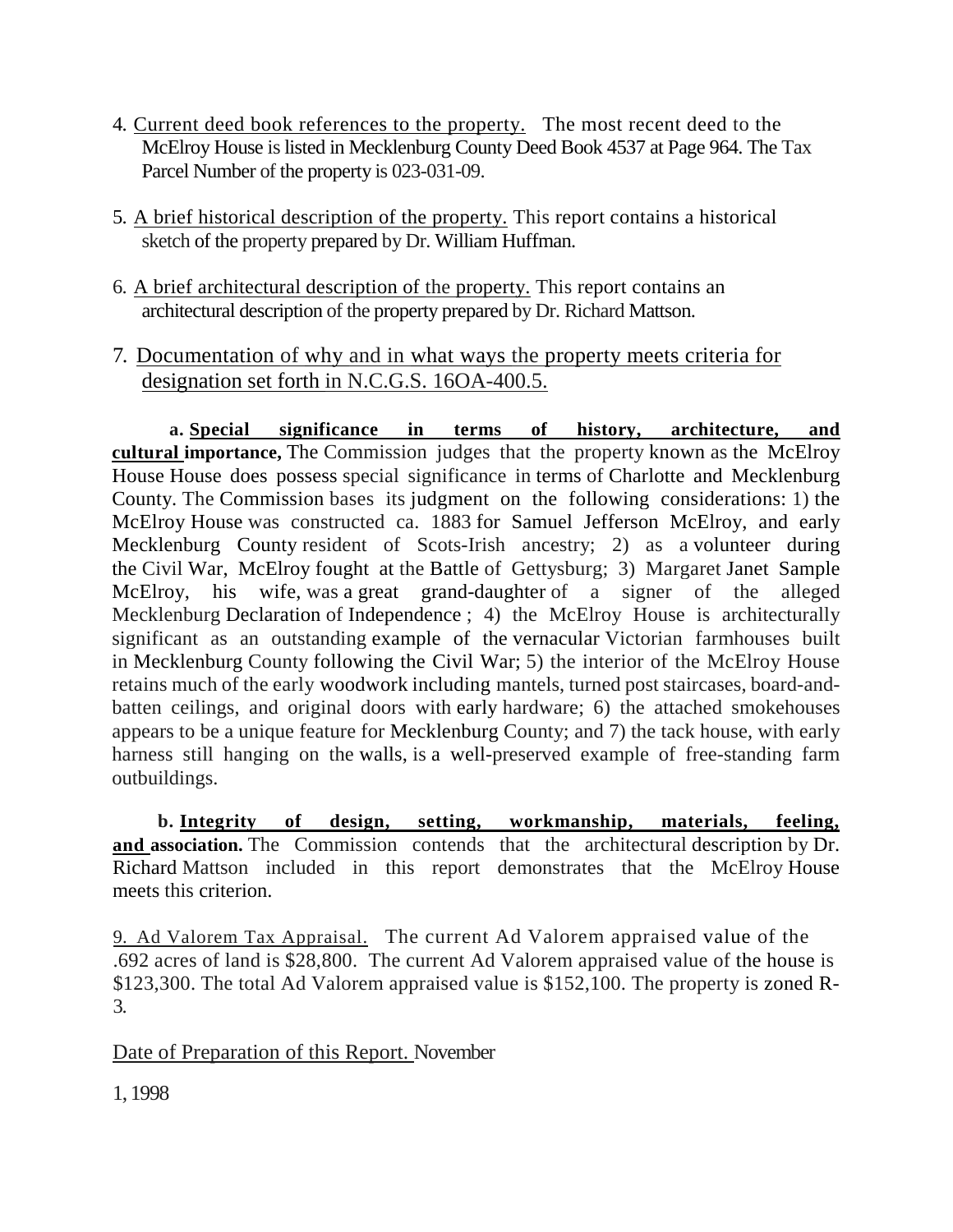#### Prepared by:

Dr. Richard S. Mattson & Dr. William H. Huffman Historic Landmarks Commission 2100 Randolph Road Charlotte, N.C. 28207



## **Architectural Description**

The Samuel J. McElroy House is among the finest and most intact of a collection of vernacular Victorian, two-story, T-shaped farmhouses to appear in Mecklenburg County (including five along Beatties Ford Road) after the Civil War. The house is situated in a rural setting just north of , the historic Hopewell Presbyterian Church and the ca. 1800 Latta Plantation. An operating farm stands to the southeast of the property and an open field is located northeast across the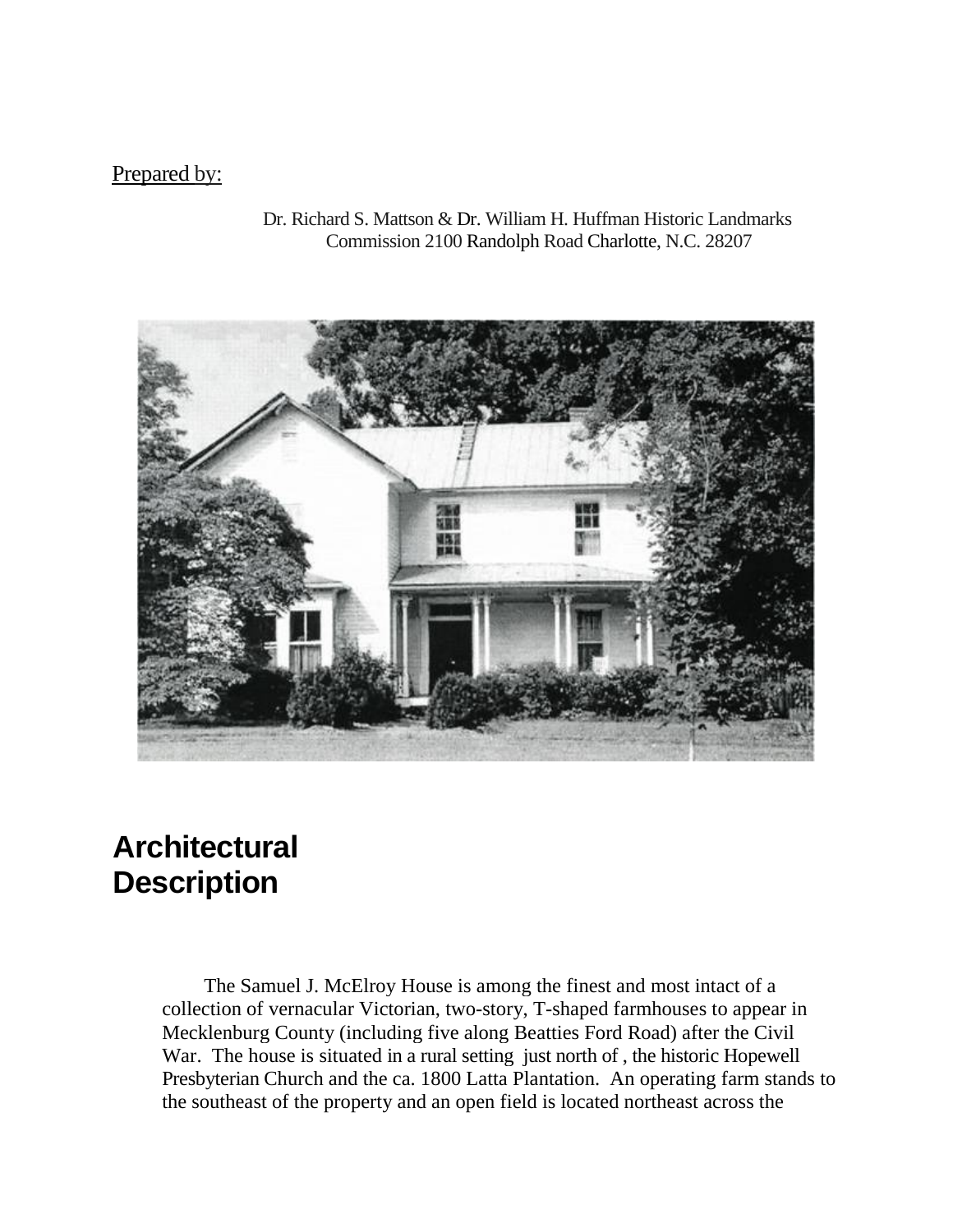road. The dwelling's asymmetrical form stands in contrast to the typically balanced facades of I-houses, which predominated in rural Mecklenburg during the 19th century. Built in the late 1880s, the McElroy House is a picturesque mix of vernacular Victorian influences. Although the original weatherboards were covered with aluminum siding about 1980, the exterior retains much of its original decorative woodwork, including the late Victorian sawnwork on the front porch. The house's gable-front section features a front-facing bay window on the first floor and a sash window with six panes in each sash on the gable-front facade of the second story. Original sash windows with six-over-six panes survive throughout the residence. The two-bay, one-room-deep, side-gable portion features the largely intact front porch. This porch includes pairs of slender wooden, chamfered supports with decorative sawn brackets. These posts are connected by a sawnwork balustrade. The main entrance, positioned at the corner of the two sections of the house and leading into the central hall, features a crossetted surround and double doors with four panels in each. The paired screen doors are highlighted by ornate jig-sawed woodwork. The rear of the house includes a onestory, one-story bedroom wing on the north side that is probably original. Its original gable roof replaced by a shed roof in the early 1980s. At the south end of the rear facade is a one-story kitchen wing topped by a gable roof that extends to incorporate an original smokehouse. The two units are separated by a narrow breezeway. This configuration is unique in Mecklenburg County. An engaged porch extends along the north and south elevations of the attached smokehouse and originally covered how partially remodeled south-elevation of the kitchen ell. A presumably original back porch with chamfered, supports and foundation of stone piers wraps around the rear of the smokehouse. The porch's irregularlyshaped low-pitched roof is a later modification, andthe porch has been partially rebuilt, with several of the original posts replaced with square wood supports, and a simple wood railing erected. All of the roofs on the McElroy House are covered with standing-seam metal sheathing.

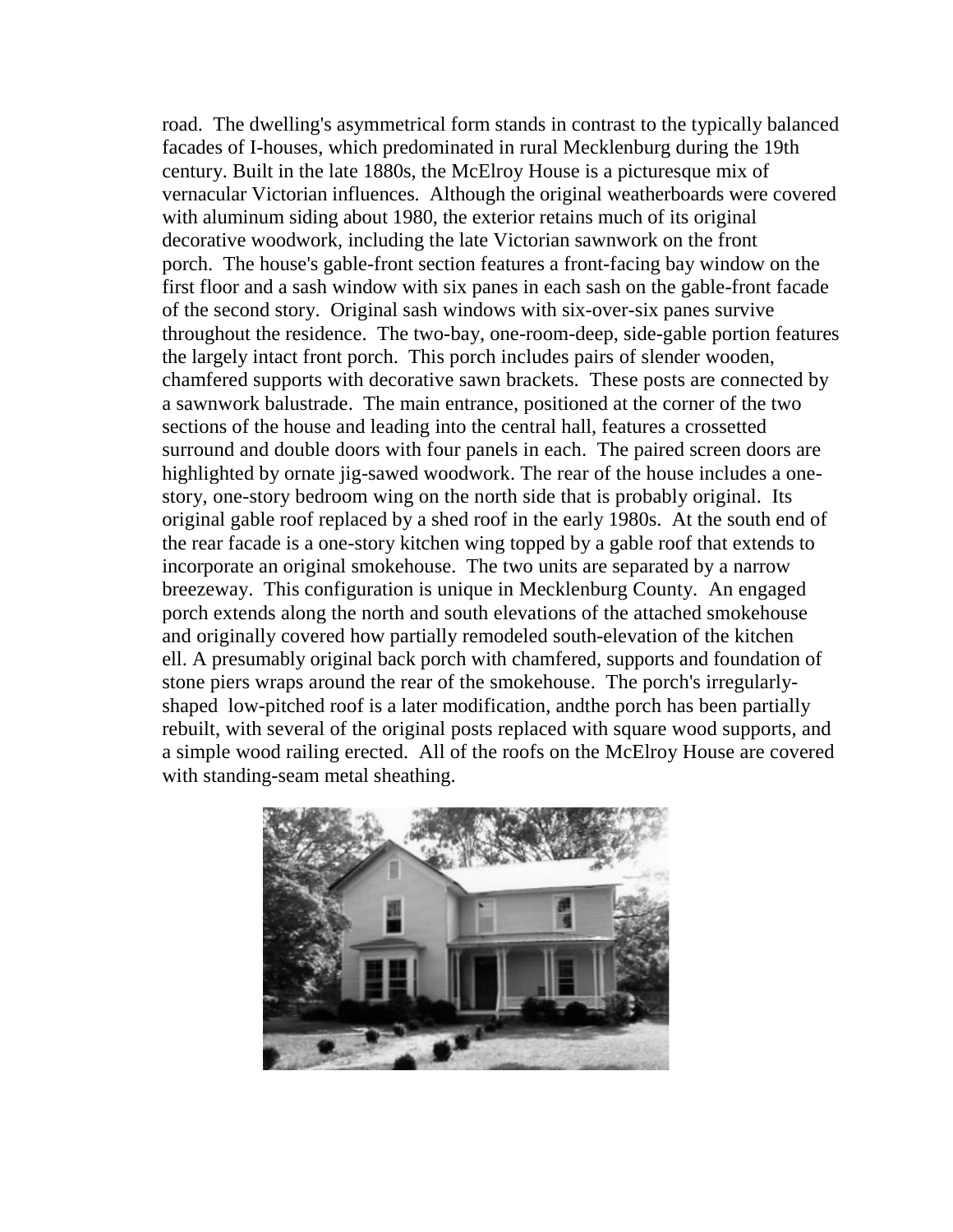The interior of the main body of the house is essentially intact. The interior follows a central-hall plan, with a parlor on the northwest side (side-gable portion) and a living room and dining room on the southeast side (gable-front portion). The dining room leads into the kitchen wing, which has been remodelled and enlarged to include a section of the engaged porch on the northwest side. The original bedroom wing on the north side of the rear elevation has been remodelled as a family room and now also incorporates a portion of this porch. However, in the main T-shaped block of the McElroy House original vernacular Victorian elements survive intact. The central hall features an open-string staii ascending in two runs from the main entrance to three bedrooms in the second floor. The stairway has turned balusters anchored by a sturdy turned newel. Original mantels, four-panel doors, and delicately moulded door surrounds survive throughout the interior of the main block. The mantel in the south front room--the living room--is particularly elaborate. The frieze has a curvilinear motif with raised curved panels, and three heavy wooden corbels supporting the snelf. The pilasters also have raised panels topped by moulded caps. Flanking this mantel are two original closets with doors having two vertical panels, a lingering vernacular Greek Revival trait. The other mantels--in the parlor, dining room, and three upstairs bedrooms--are simpler, but all reflect the vernacular Victorian style exemplified by the living room mantel. The original ceiling in the living room is covered by a modern rough-finished plaster coating; but all of the other rooms in the main bock of the house have original board-andbatten ceilings. The walls of the house have original plaster, and original hardware, porcelain door knobs, and wood flooring survive throughout.

The McElroy yard, shaded by mature oak trees, comprises a mix of historical and modern elements. The remains of a fieldstone chimney (perhaps once a summer kitchen, but more research is needed to confirm its original function) stands behind the house to the south. It is not classified in this nomination as either contributing or noncontributing. Other contributing and noncontributing resources are listed below:

#### **Tack house Contributing ca. 1885**

This frame gable-front building stands on granite slabs. It was built to store bridles, harnesses, and saddlery for horses and mules. Measures about eight by twelve feet. Present wood-shingled roof put on in 1988.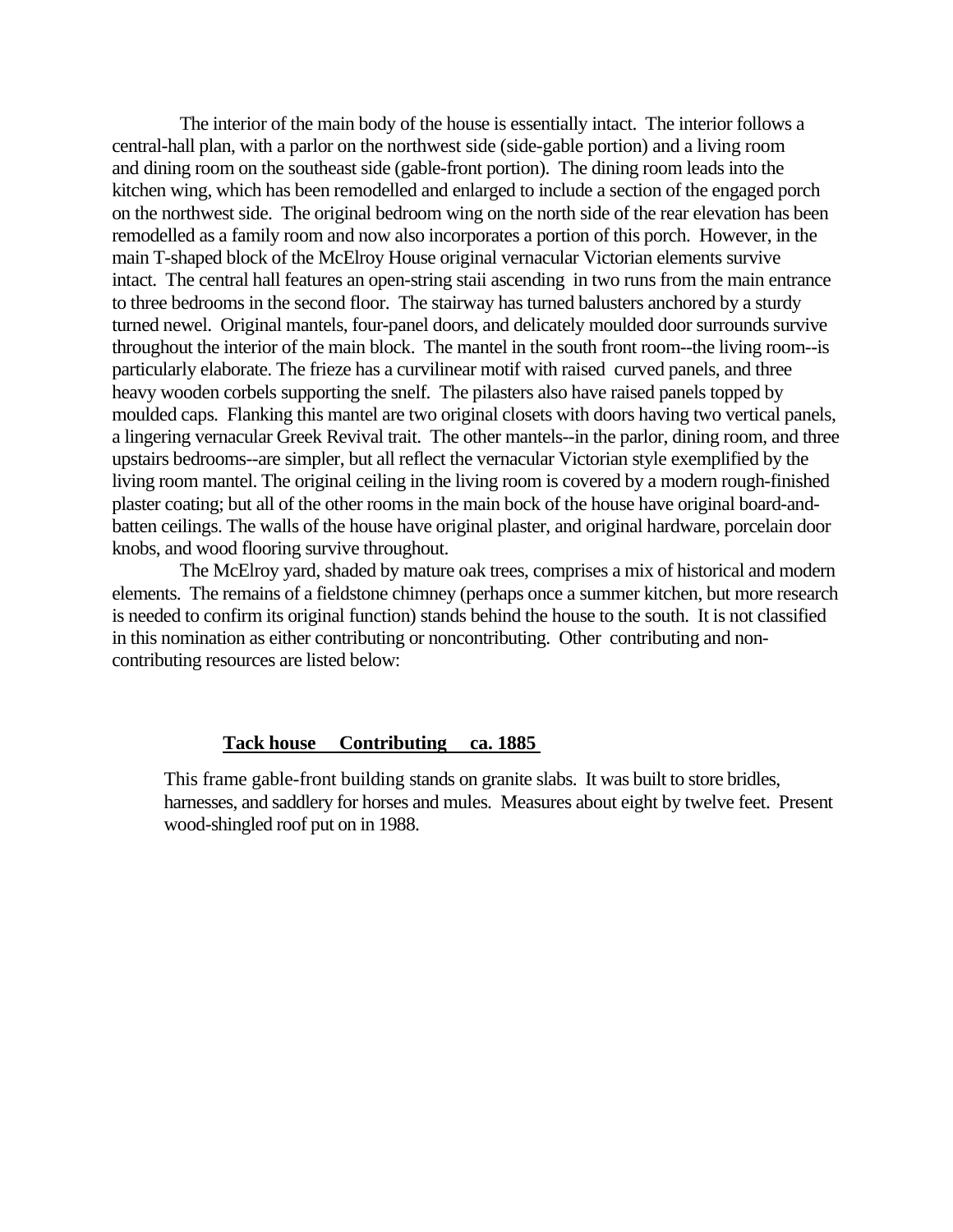

The Samuel J. McElroy House is architecturally significant under Criterion C as an outstanding example of the T-shaped, two-story, vernacular Victorian farmhouses that were built in the county after the Civil War (see Associated Property Type l-~Houses--Postbellum Farmhouses). Erected in the 1880s for Samuel J. McElroy, a farmer, the dwelling features one of the more ornate post-Civil War front porches remaining in rural Mecklenburg. The interior, though not exceptionally decorative, retains mantels with curviliner friezes and raised decorative panels, a turned-post staircase, **board-and-batten** ceilings, and intact doors and simply moulded door surrounds that exemplify the interior finishes of middle-class farmhouses across the county in the late 19th century. The house's asymmetrical form reflects the emerging preference among well-to-do farmers in the area for up-to-date picturesque domestic architecture, over the more conservative I-house. Yet, the basic design remains restrained both inside and out compared to the picturesque styles appearing in Charlotte and other substantial North Carolina cities in this period. The focus of stylistic attention is placed on the front porch and bay window. The attached smokehouse, which is unique in Mecklenburg County, reflects McElroy's concern for function as well as style in the overall design of his farmhouse. The tack house, which is the only surviving free-standing farm outbuilding on the tract, contributes to the architectural significance of the McElroy property (see Associated Property Type 2--Outbuildings).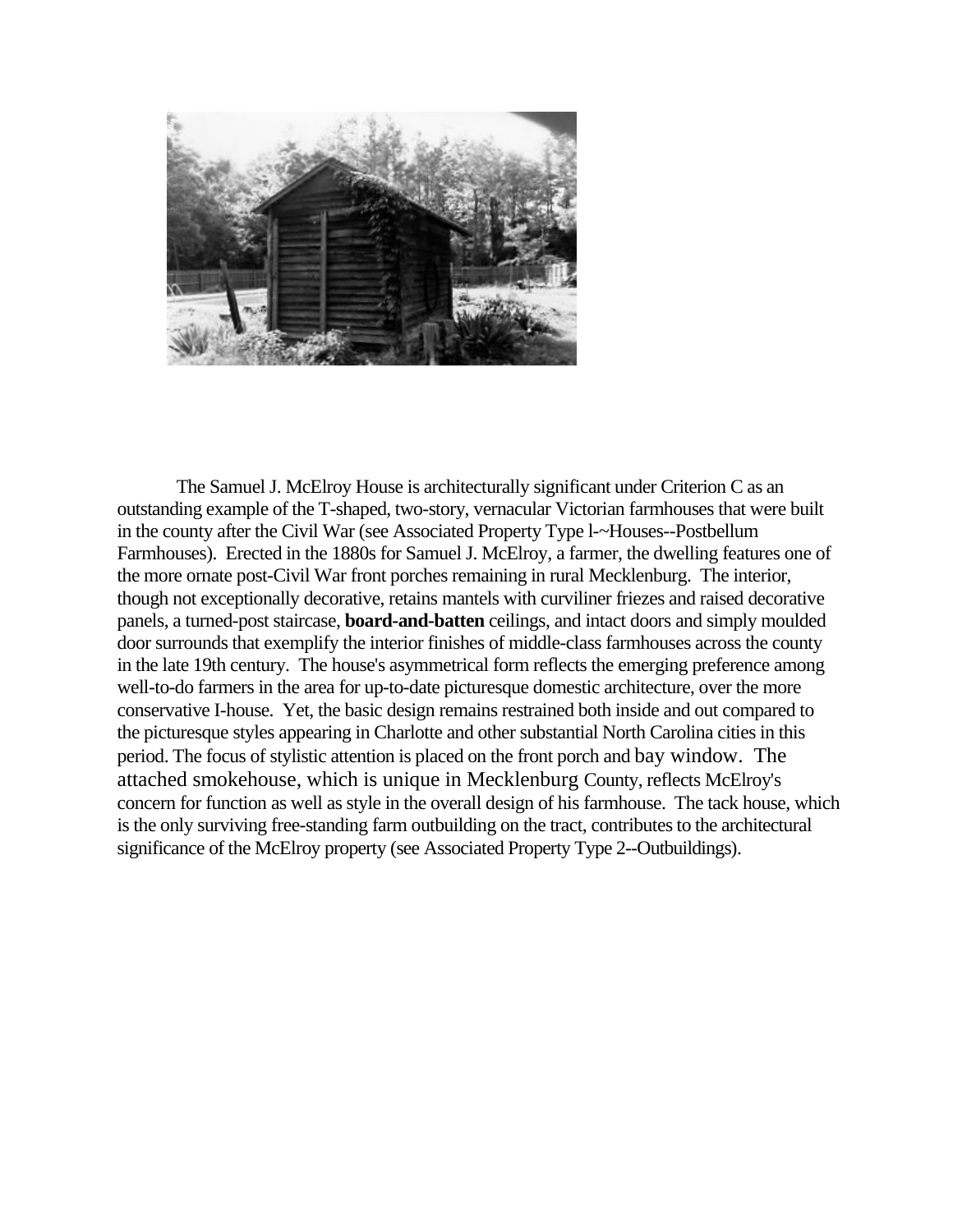### **Historical Essay**

The Samuel J. McElroy House was built sometime after November, 1883, when Samuel Jefferson McElroy (1840-1927) purchased a ninety-one acre parcel on what is now Beatties Ford Road.<sup>1</sup> McElroy was descended from Scotch-Irish ancestry who came to America in 1729 and settled in Cumberland County, Pennsylvania. Sometime later they moved on to Virginia, then to Kentucky. One of the descendents, Samuel Jefferson McElroy, Sr., moved to Waihaw in Union County, N.C., where he was engaged in mining and farming. One of his sons, Samuel Jefferson McElroy, Jr., moved to Mecklenburg County as a young man (he appears as a resident of the county in  $1860$ ).<sup>2</sup> A volunteer during the Civil War, McElroy was wounded at the Battle of Gettysburg, where he lost a finger, and was taken prisoner. After the war, on January 16, 1866, he married Margaret Janet Sample (1846-1928) of Hopewell, who was a great-grandaughter of Richard Barry, Sr., a signer of the Mecklenburg Declaration of Independence. They started their married life on the Dr. George Dunlap farm near Hopewell Presbyterian Church, which was part of her father's estate.

Samuel and Margaret McElroy had eight children: William Edward; Henry Lynn; John Grier; Carrie Jane (Mrs. John Underwood); Flora May (Mrs. William E. Luckey); Una Dunbar (Mrs. Frank Patterson); Margaret Eugenia; and Martha Ellen. All were active members of Hopewell Presbyterian Church. John Grier McElroy (1878-1958) became an elder of the church in 1907. He also inherited the homestead from his father in 1928, where he lived and farmed.5

Just a few months before his death in 1958, John Grier McElroy sold off fifty acres of the ninety-three he had inherited from his father, and his children, John Grier Jr., Robert Sidney and Samuel Jefferson divided the remainder into three 5-l/2-acre lots. The S. J. McElroy House was acquired by John Grier McElroy, Jr. in the division.<sup>6</sup> In 1976, J. G. McElroy, Jr. sold a 1.88-acre parcel fronting on Beanies Ford Road that contains the house to Donald C. and Timola B. Moore, who in turn sold it to the present owners, Thomas M. and Mildred D. Snyder, in 1982.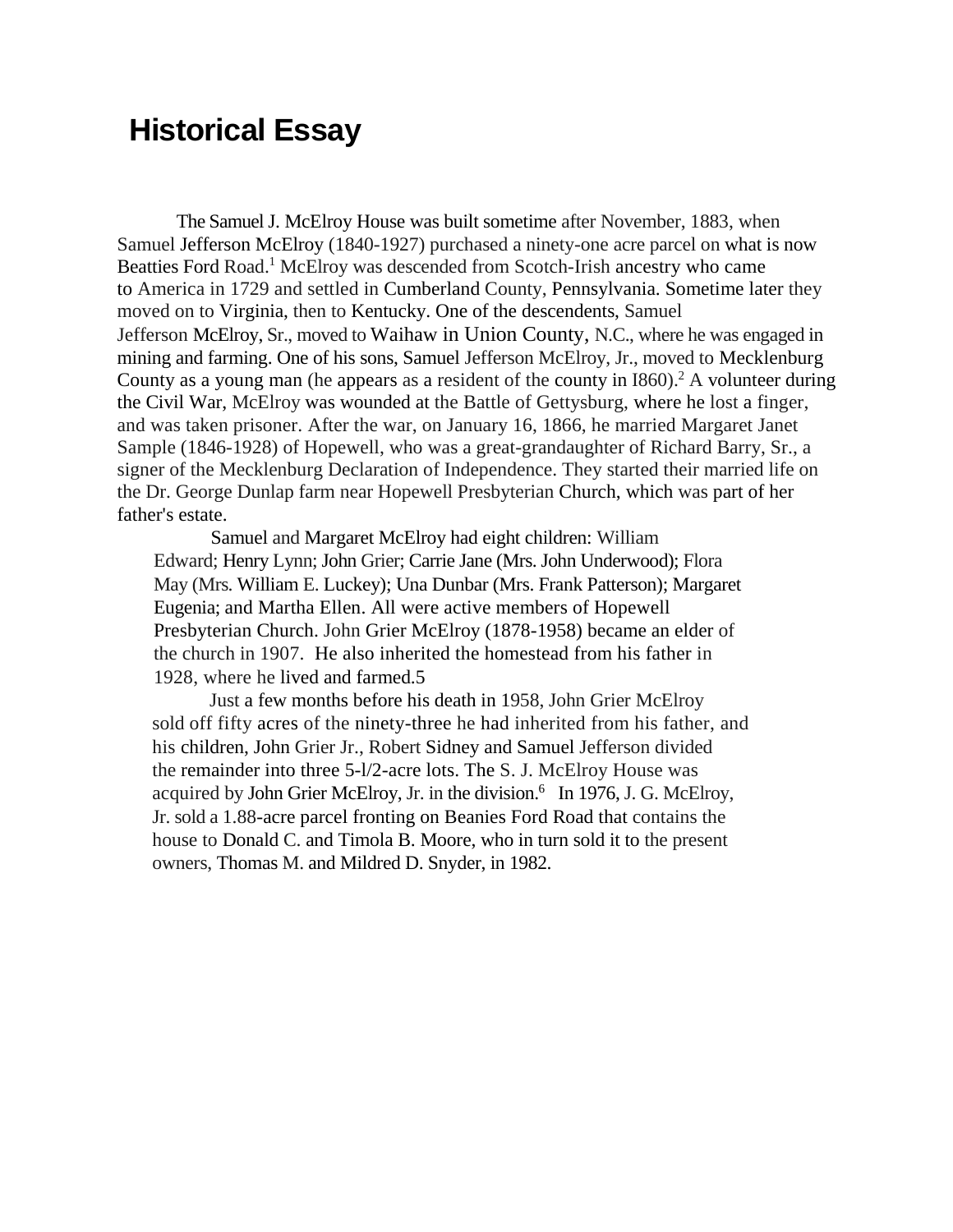

#### \*Footnotes: